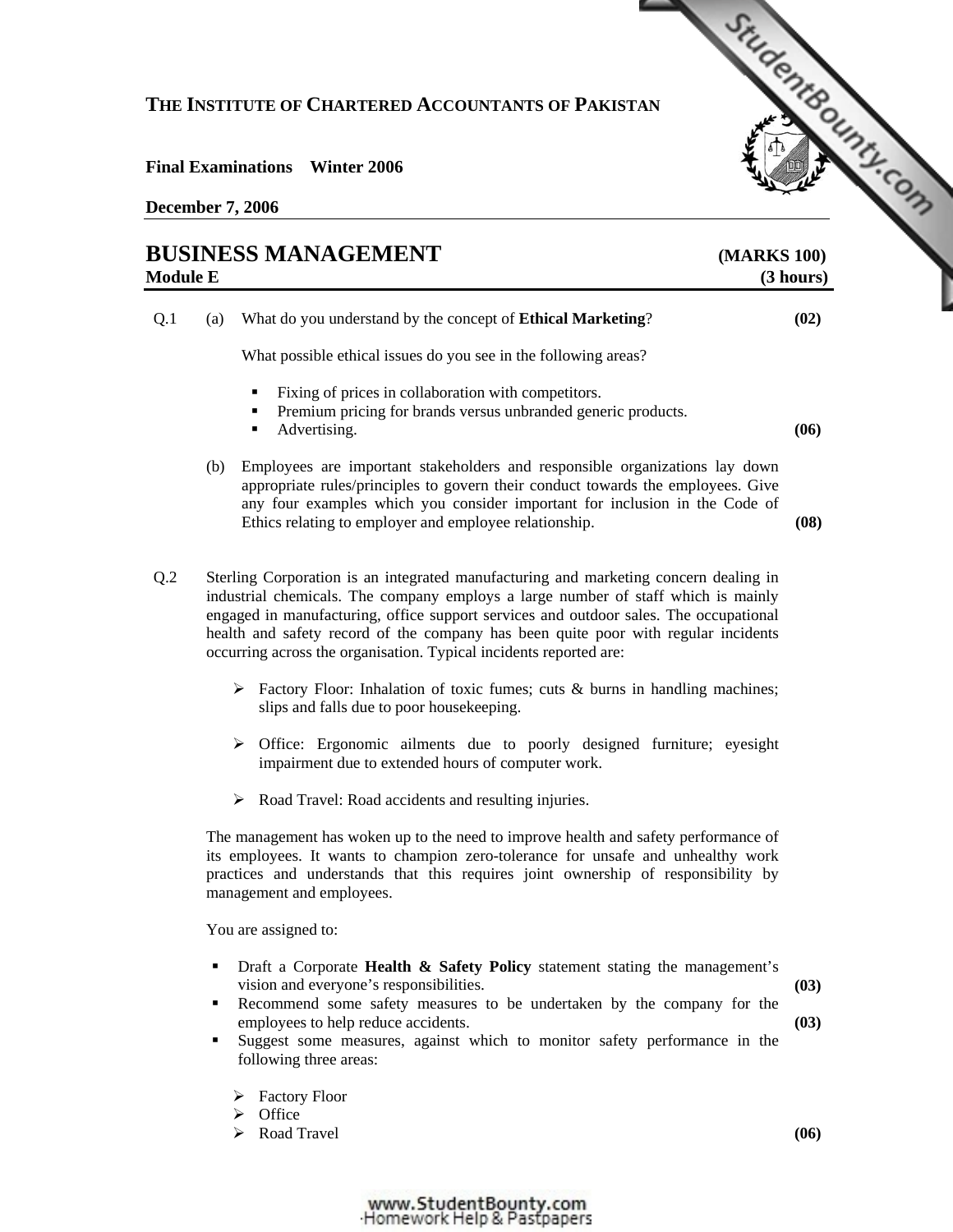- Q.3 Despite the proven advantages of specialisation in terms of gaining comparative advantage, many countries actively try to avoid specialising their economies. What might be some of the arguments against pursuit of **specialisation**? **(08)** 
	-
- Q.4 Marketing Research is a powerful tool that helps in improving the quality of marketing decisions. There are different approaches available to pre-test a marketing idea or strategy. Some of these **pre-testing tools** are:
	- **Motivational Research**
	- **Laboratory Tests**
	- Ratings Tests
	- Test Marketing
	- Simulated Store Technique
	- Controlled Test Marketing

|     |     | Describe any four of the above types of pre-tests.                                                             | (08) |
|-----|-----|----------------------------------------------------------------------------------------------------------------|------|
| Q.5 | (a) | What is meant by forecasting and why is it done by business managers?                                          | (02) |
|     | (b) | What may be the most common reasons for failures in forecasting?                                               | (03) |
| Q.6 | (a) | Why, in your opinion, are properly designed Job Application Forms important and<br>what is their main purpose? | (03) |
|     | (b) | What are the main objectives of undertaking Performance Appraisal exercises at<br>regular intervals?           | (06) |

- Q.7 Ahmer and Company manufactures and markets motor cycles in Pakistan. It has started facing severe price competition from some of the new entrants in the industry. Some of the competitors' prices are very low according to the company. These new entrants are mostly local companies which operate with Chinese collaboration. They are attempting to change the rules of the game by bringing in new model of business focusing on 'Best Cost Strategy'. Ahmer, the owner of the company is quite concerned about this situation. It is putting pressure on both profitability and market share of his company. He can manage some cost reduction by better negotiation with his existing vendors and component manufacturers but these do not seem sufficient to fight against the new competition. He is of the opinion that he cannot compromise on quality to the extent that it earns his brand a bad name in the market.
	- (a) Please make a brief assessment of the above situation highlighting the importance of cost management as an on going activity of organizational strategic fit. **(03)**
	- (b) What other options do you think Ahmer has, to fight the new competition? Please present a case to Ahmer for strategic cost management to make a breakthrough. **(08)**
- Q.8 Research proves that most successful companies have 'Purpose Beyond Profit' which give them better return on investment and shareholder value.
	- (a) Explain your understanding of the concept of 'Purpose Beyond Profit'. **(03)**
	- (b) Give three examples of purpose beyond profit which a business organization could have.  $(03)$

## www.StudentBounty.com Homework Help & Pastpapers